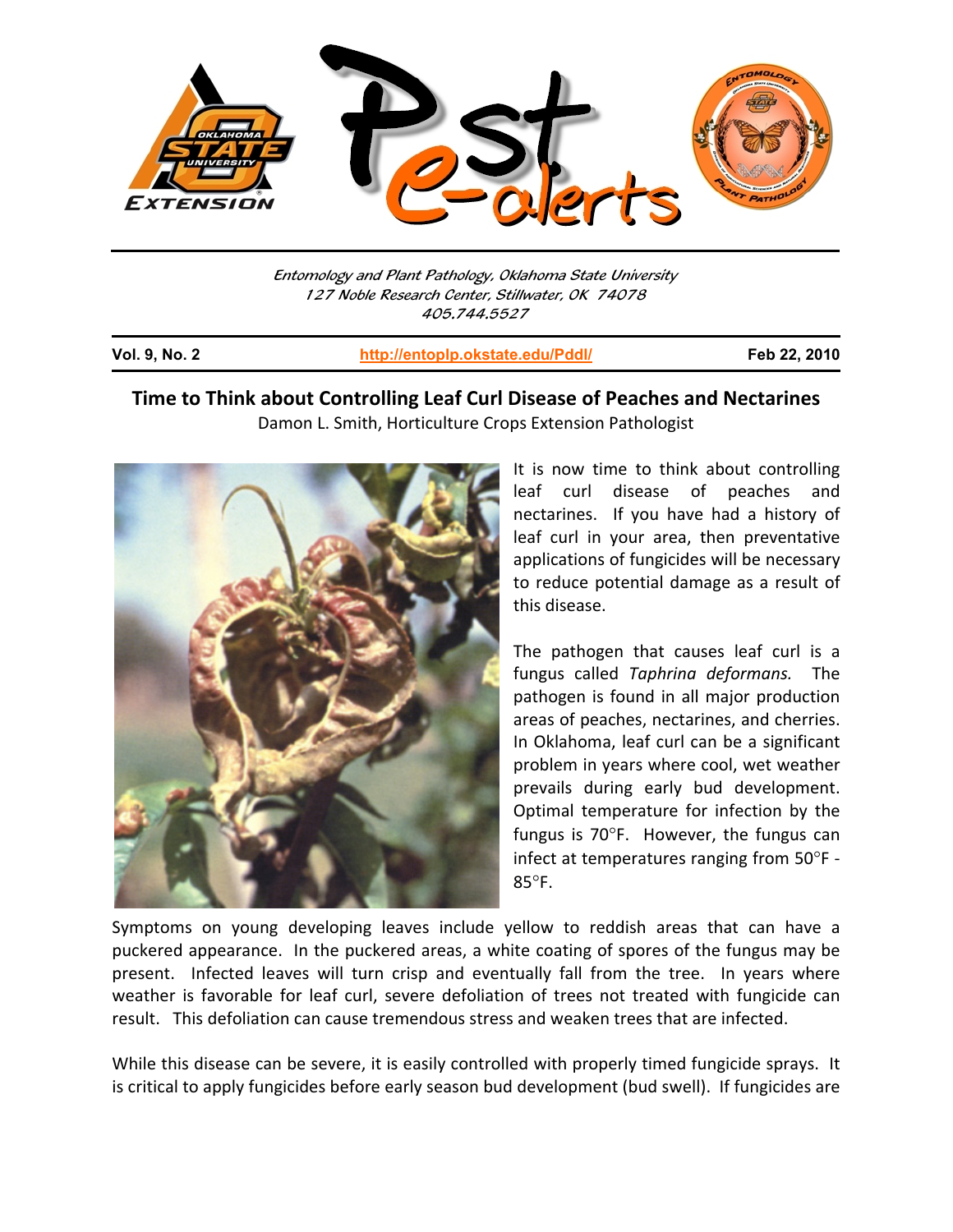applied too late (advanced bud swell or bud break) limited or no control will be achieved. Copper compounds such as copper hydroxide and Bordeaux mixture are highly effective in preventing leaf curl development. Usually one application of fungicide is sufficient to control leaf curl. However, if environmental conditions cause delayed bud break, then a second application of fungicide might be necessary. Do not apply sprays if temperatures are below freezing. Finally, applying fungicide after dormant pruning will help you achieve thorough coverage of the tree.

### **A New Tool Available for Prevention of Grapevine Trunk Canker Diseases**

Damon L. Smith, Horticulture Crops Extension Pathologist

Over the last several years I have received some questions about managing trunk canker diseases in grapevine. Some of these diseases are caused by fungi in the group *Botryosphaeria* and *Eutypa lata* (pathogen that causes dead‐ arm disease or Eutypa dieback). These fungi primarily infect after dormant pruning has been completed. Dormant pruning provides "wounds" or openings that these fungi can use to gain entry into the wood of vines. If pruning is done during wet and warm periods, the risk of trunk canker development increases.

Controlling trunk canker diseases has been challenging in many grape-growing regions. Late-winter pruning and sanitation have served as the primary means to limit the damage to vines by *Botryosphaeria* spp. and *Eutypa lata*.



Fungicides applied preventatively after pruning have shown mixed results, and this is likely due to the lack of efficacy of those fungicides on the fungi involved.

Thanks to some research in California and the Texas Hill Country and High Plains vineyards, Rally® 40WSP has been successfully demonstrated as an effective fungicide for controlling canker diseases in grapes. This research has resulted in the supplemental labeling of Rally<sup>®</sup> 40WSP for control of trunk canker diseases in several states including Oklahoma.

Spray timing and integration of other disease management practices will be critical in the effectiveness of Rally® 40WSP for controlling trunk diseases. Rally® 40WSP should be applied preventatively immediately after (within 24 hours) **FINAL** dormant‐pruning of vines. Some growers may choose to do some "rough pruning" during the winter with a second round of careful pruning before bud-break. If this is the strategy of choice, then no application of Rally<sup>®</sup> 40WSP is needed after the first "rough pruning." Sanitation is also important. Be sure to remove and destroy all old vine material from the vines. Avoid making large cuts on cordons and trunks until as late in the dormant period as possible. This will allow the vine to recover quicker from these cuts as the plants will soon be active and the window of opportunity for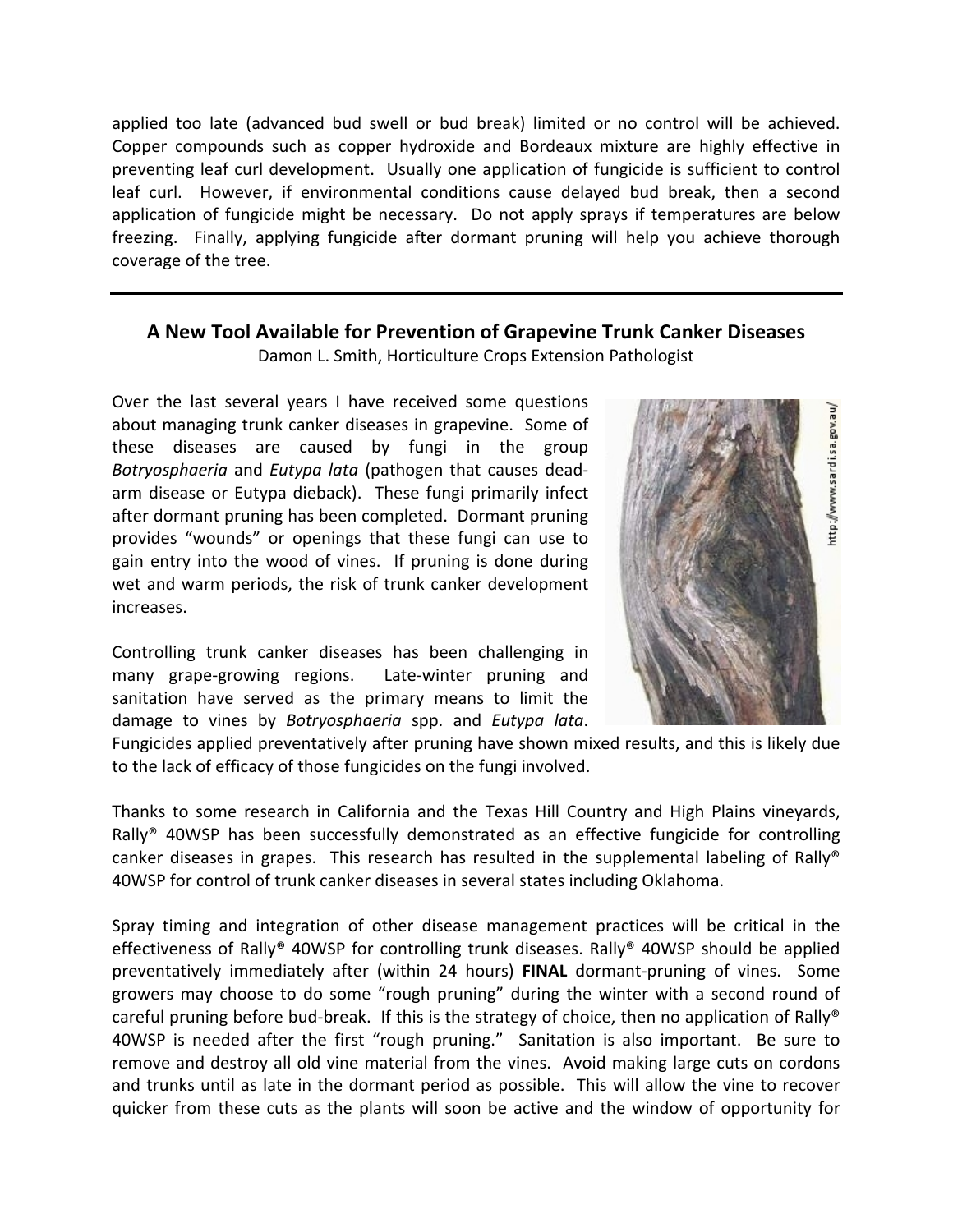infection by fungi will be greatly reduced. Thorough coverage of wood and cut surfaces with Rally<sup>®</sup> 40WSP will provide two weeks of protection according to the label. Spraying can be done with a conventional vineyard sprayer calibrated to deliver either 5oz of fungicide in 50 gallons of water per acre, 4 oz of fungicide in 42 gallons of water per acre, or 3 oz of fungicide in 33 gallons of water per acre directly to the vines and cut surfaces. A second application may be necessary if weather conditions are consistently wet and/or rainy. Be sure to carefully consult, and have in your procession, both the general label and the new supplemental label for Rally® 40WSP so that you are familiar with the detailed instructions prior to using this product.

#### **Reference**:

Adams, P.S. Supplemental Labeling of Rally® 40WSP Fungicide to Aid in the Control of Certain Vine Diseases Following Pruning in Grapevines. Texas AgriLife Extension Bulletin. January 29, 2010.

### **Wheat Disease Update**

Bob Hunger, Extension Wheat Pathologist



**Oklahoma**: I recently visited plots/trials around Stillwater. I was able to find scattered and small viable pustules of leaf rust and powdery mildew, but only in wheat that was planted early and not grazed (and hence quite rank). Differences between resistant and susceptible breeder lines in my soilborne/spindle streak nursery are visible, but no new growth has started so symptoms are difficult to discern. I also saw a few aphids, both greenbug and bird cherry‐oat (I suspect); but again, these were very sparse.

# **Army Cutworms Reported in Some Wheat Fields**

Tom A. Royer, Extension Entomologist

Winter wheat in Oklahoma plays host to a "squad" of armyworms, including the armyworm, fall armyworm, wheat head armyworm, and the army cutworm. Each occurs at a different time during the wheat growing season, but they share their "army" namesake because when numerous, they will often form "divisions" and march from field to field in search of food. We have received scattered reports of "armyworm" activity over the past few weeks. If they are active at this time, it almost has to be army cutworms.

This insect is not a typical pest of wheat because it is quite tolerant to cold and actively feeds throughout the winter months. Adult army cutworm moths actually spend the summer in the Rocky Mountains and migrate to Oklahoma each fall. They seek bare or sparsely vegetated field (like a newly prepared field ready for wheat planting) and lay eggs from August through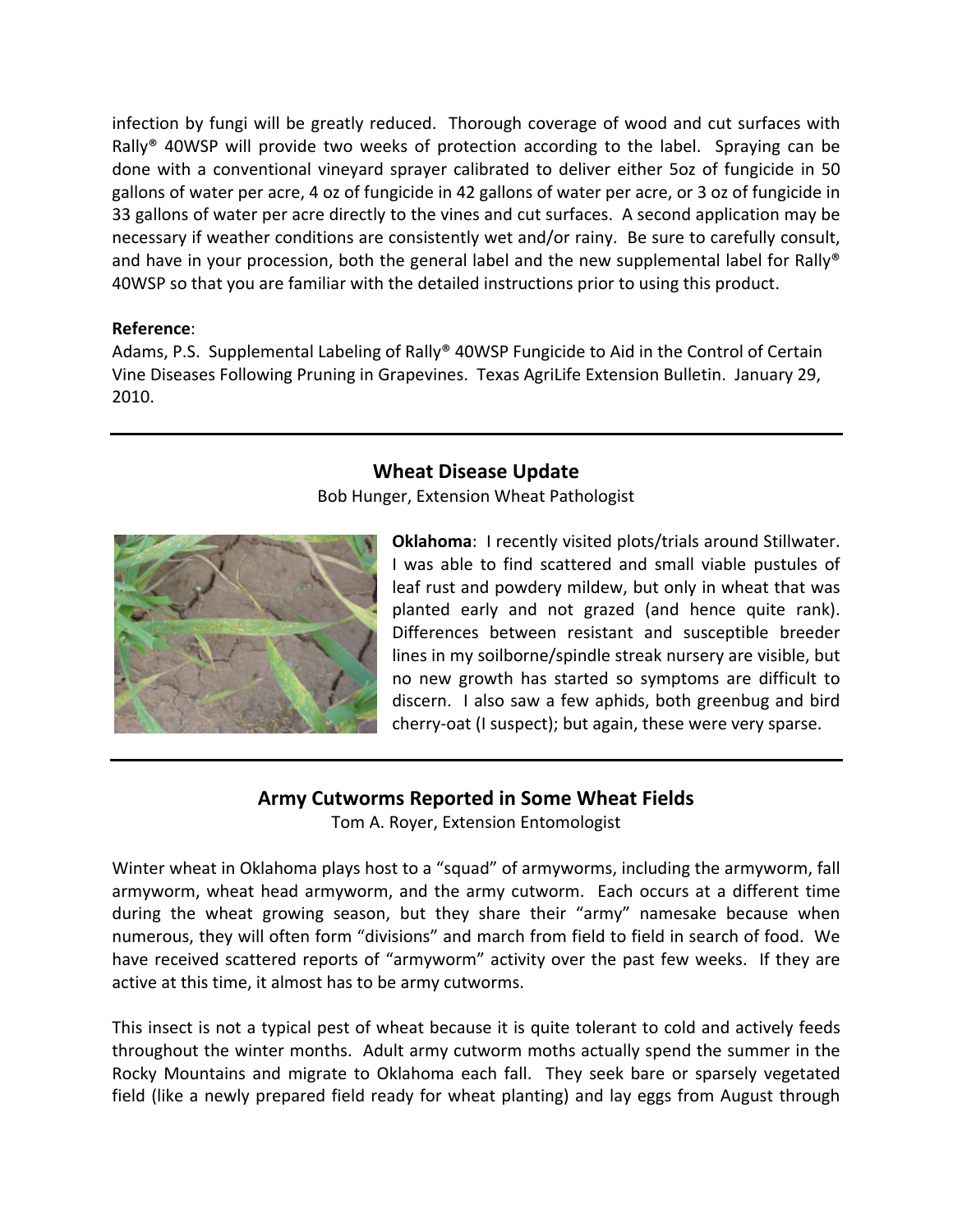October. The eggs hatch soon after being deposited, which explains why a producer might see different sizes of larvae in a field. Army cutworms feed throughout the winter and molt seven times before they turn into pupae in the soil. Most larvae will be gone by mid‐March and adult moths begin emerging in April and fly back to the Rocky Mountains to spend the summer. On a side note, the adult moths are an important source of food for grizzly bears in Yellowstone National Park during the summer. A single grizzly will eat from 10,000 to 40,000 moths per day!

Army cutworms can cause severe loss of wheat stands if not controlled. Cutworm damage often goes unnoticed through the winter because the caterpillars grow slowly and don't get big enough to cause noticeable damage until temperatures warm in the spring. Signs of injury include wheat that seems to be "slow growing" or fails to green up. Unfortunately, that is also an indication of poor growing conditions due to drought (which cutworms also like), so it becomes important to check the fields for cutworms.



The suggested treatment threshold is 2‐3 cutworms per linear foot of row. Current recommendations for army cutworm control are listed in CR‐7194, *Management of Insect and Mite Pests in Small Grains* (attached)

Sample a field by stirring or digging the soil to a depth of two inches at 5 or more locations. The cutworms will be "greenish grey", and will probably curl up into a tight "C" when disturbed.



Dr. Richard Grantham Director, Plant Disease and Insect Diagnostic Laboratory

Oklahoma State University, in compliance with Title VI and VII of the Civil Rights Act of 1964, Executive Order 11246 as amended, Title IX of the Education Amendments of 1972, Americans with Disabilities Act of 1990, and other federal laws and regulations, does not discriminate on the basis of race, color, national origin, gender, age, religion, disability, or status as a veteran in any of its policies, practices or procedures. This includes but is not limited to admissions, employment, financial aid, and educational services.

Issued in furtherance of Cooperative Extension work, acts of May 8 and June 30, 1914, in cooperation with the U.S. Department of Agriculture, Robert E. Whitson, Director of Oklahoma Cooperative Extension Service, Oklahoma State University, Stillwater, Oklahoma. This publication is printed and issued by Oklahoma State University as authorized by the Vice President, Dean, and Director of the Division of Agricultural Sciences and Natural.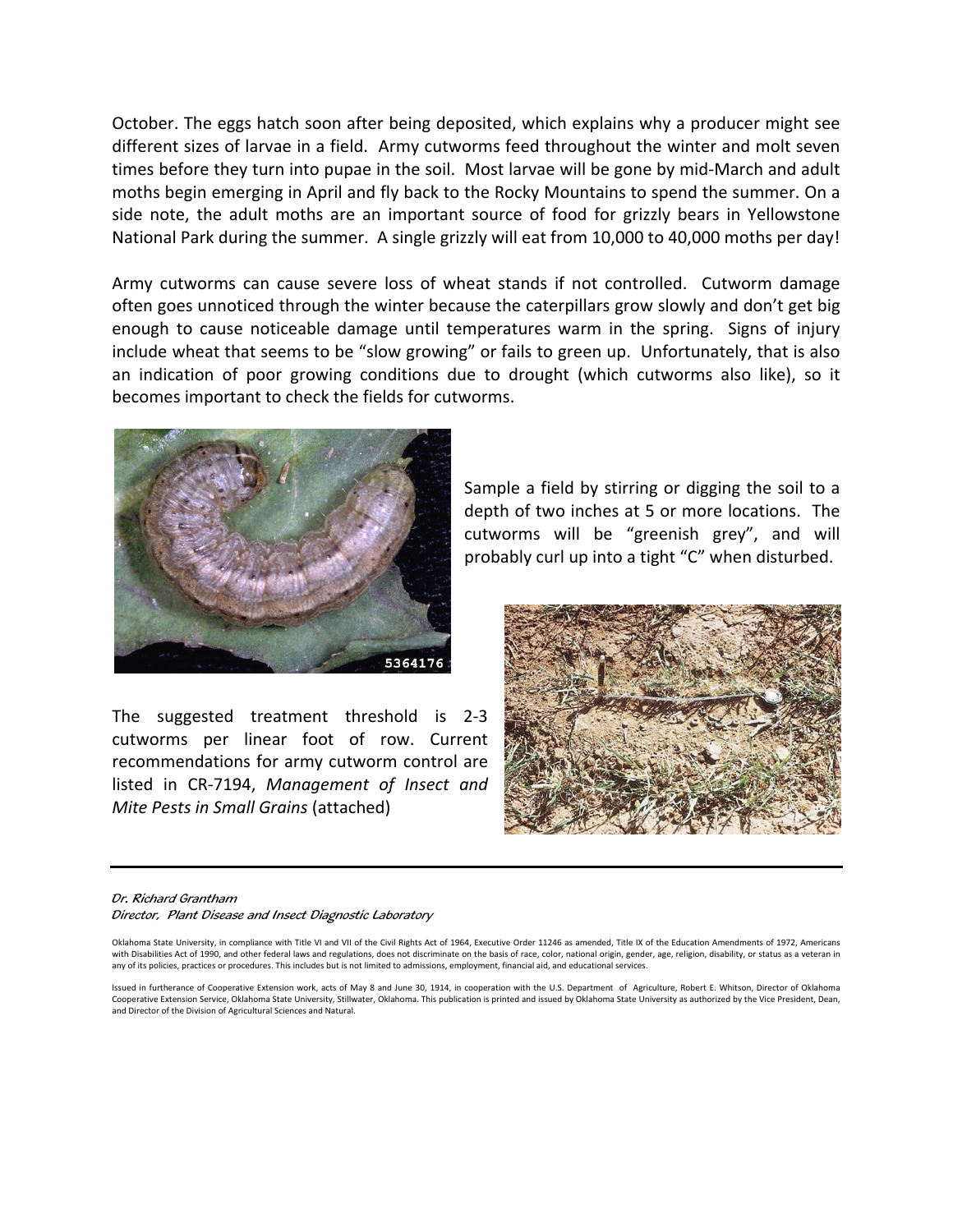

# **Management of Insect and Mite Pests in Small Grains**

Tom A. Royer (Extension Entomologist ) and the set of the set of the set of the Section Section 1.1 (Section 1<br>Extension Entomologist Extension Entomologist

 There are several arthropod pests that damage small grains sporadically throughout the region. Chemical pesticides should not be used as a substitute for good agronomic practices or as "preventative insurance" because this approach can cause pest resurgence issues and is rarely economically or environmentally justifiable. Many small grain pest problems can be reduced by following good cultural practices, such as selecting varieties that are adapted to Oklahoma growing conditions, planting at an optimal date and providing proper fertilization and good weed control.

 Pesticide recommendations in this publication were correct as of the "Edited Date" listed on the OSU Fact Sheet database. Always check the label that came with the purchased insecticide for the most current rates and restrictions. Refer to the following OSU publications for additional information.

| The Cereal Aphid Expert System and Glance 'n Go<br>Sampling for Greenbugs: Questions and Answers |
|--------------------------------------------------------------------------------------------------|
| Foliar Fungicides and Wheat Production in Okla-<br>homa-April 2009                               |
| Hessian Fly Management in Oklahoma Winter<br>Wheat                                               |
| Common Insect and Mite Pests of Small Grains                                                     |
| Small Grain Aphids in Oklahoma                                                                   |
| Grasshopper Management in Rangeland, Pasture<br>and Crops                                        |
| No-till Wheat Production in Oklahoma                                                             |
| Farmer-saved Wheat Seed in Oklahoma: Questions<br>and Answers                                    |
| <b>Wheat Variety Comparison</b>                                                                  |
| Cheat Control in Oklahoma Winter Wheat                                                           |
| Clearfield Wheat Production Systems in Oklahoma                                                  |
|                                                                                                  |

#### **Management of Insect and Mite Pests in Small Grains**

| Pest, Damage and<br><b>Treatment Threshold</b>                                       | Insecticide, [MOA Group]<br>and (Active Ingredient) | <b>Rate of Product</b><br>per Acre | <b>Comments</b>                                                                                                     |
|--------------------------------------------------------------------------------------|-----------------------------------------------------|------------------------------------|---------------------------------------------------------------------------------------------------------------------|
| <b>Aphids</b><br>Corn leaf aphid: blue green                                         | <b>Planting Time</b>                                |                                    |                                                                                                                     |
| with black legs, cornicles and                                                       | Cruiser 5FS [4A]                                    | 0.75 to 1.33 fl oz/                | Wheat and barley. No grazing restriction. Do not                                                                    |
| antennae; antennae less<br>than 1/2 length of body.                                  | (thiamethoxam)                                      | cwt seed                           | use treated seed as feed.                                                                                           |
|                                                                                      | Gaucho 480 [4A]                                     | 1 to 3 fl oz/cwt seed              | Wheat and barley. 45 day waiting period for                                                                         |
| English grain aphid: lime<br>green, "spindly legs" with<br>black antennae, cornicles | Gaucho XT [4A]<br>(imidacloprid)                    | 3.4 fl oz/cwt seed                 | grazing. Do not use treated seed as feed.                                                                           |
| and legs. Antennae more<br>than 1/2 length of body.                                  | <b>Post-Plant</b>                                   |                                    |                                                                                                                     |
|                                                                                      | Cobalt <sup>r</sup> [3, 1B]                         | 7 to 13 fl oz                      | 14 day waiting period for forage and hay, 28 days                                                                   |
| Bird cherry oat aphid: olive                                                         | (chlorpyrifos +                                     |                                    | for grain or straw.                                                                                                 |
| green with brownish-red spot<br>on back around base of                               | gamma-cyhalothrin)                                  |                                    |                                                                                                                     |
| cornicles.                                                                           | Dimethoate <sup>r</sup> 4E [1B]                     | 0.5 to 0.75 pt                     | Wheat only. 14 day waiting period for grazing,<br>35 day waiting period for harvest. Two                            |
| Rice root aphid is similar in<br>appearance to bird cherry                           |                                                     |                                    | applications per season.                                                                                            |
| oat aphid, but tends to feed                                                         | Karate <sup>r</sup> w Zeon [3]                      | $1.92$ fl oz                       | Wheat, wheat hay, and triticale. 7 day waiting                                                                      |
| on crown, beneath the soil.                                                          | (lambda cyhalothrin)                                | $(0.03$ lb ai/A)                   | period for grazing and 30 day waiting period for<br>harvest. (many other names, including Grizzly,<br>Kaiso, Taiga) |
| Greenbug: See greenbug<br>section                                                    |                                                     |                                    |                                                                                                                     |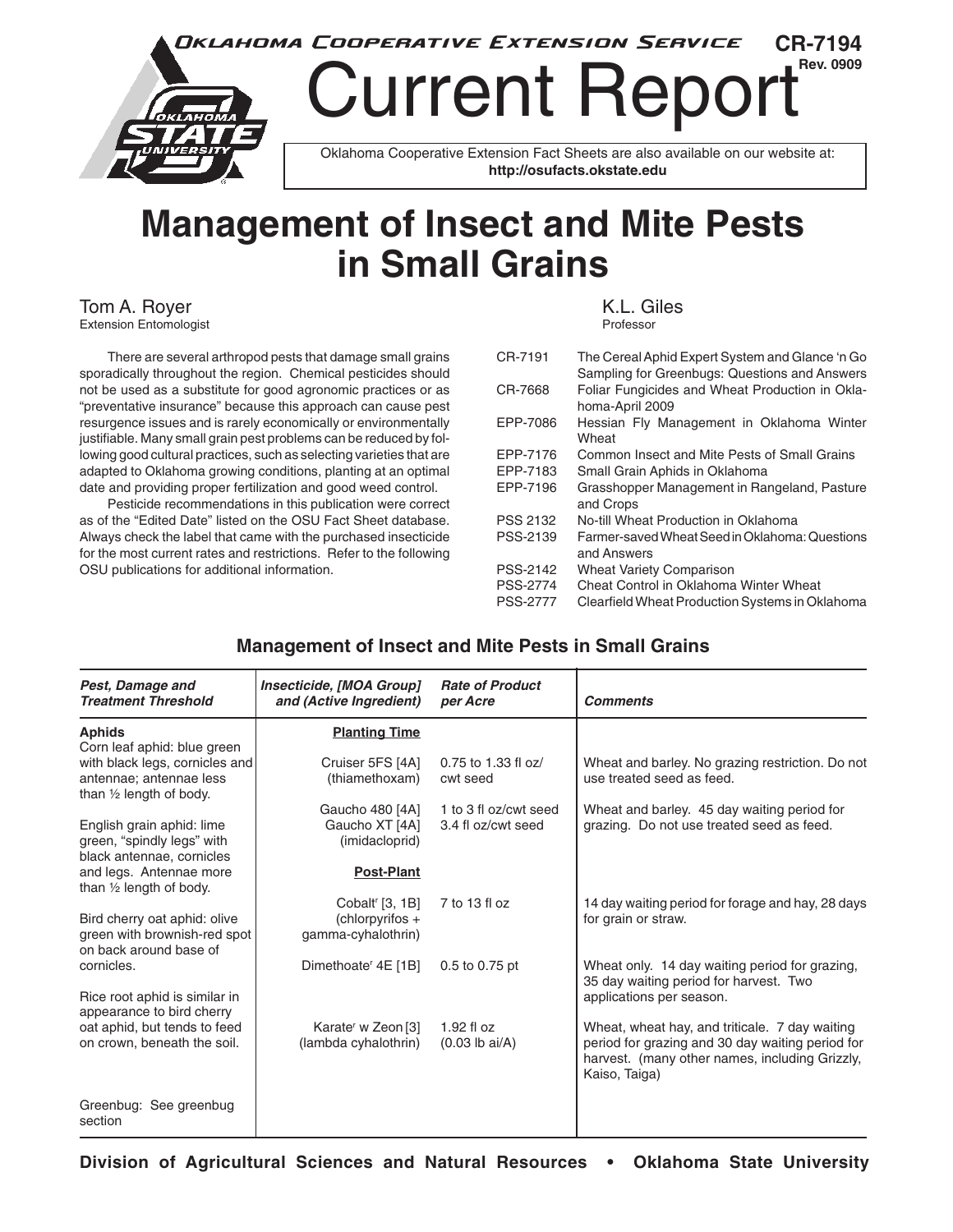| Insecticide, [MOA Group]<br>Pest, Damage and<br><b>Treatment Threshold</b><br>and (Active Ingredient)                                            |                                                                                        | <b>Rate of Product</b><br>per Acre                                               | Comments                                                                                                                                                              |
|--------------------------------------------------------------------------------------------------------------------------------------------------|----------------------------------------------------------------------------------------|----------------------------------------------------------------------------------|-----------------------------------------------------------------------------------------------------------------------------------------------------------------------|
| Russian wheat aphid: see<br>Russian wheat aphid section.                                                                                         | Lannate <sup>r</sup> LV <sup>r</sup> [1A]<br>Lannate <sup>r</sup> SP <sup>r</sup> [1A] |                                                                                  | 10 day waiting period for grazing, 7 day<br>waiting period for harvest.                                                                                               |
| Damage: Corn leaf aphid and<br>English grain aphid do not<br>usually require control.                                                            | Lorsban <sup>r</sup> 4E [1B]<br>(chlorpyrifos)                                         | $0.5$ to 1 pt<br>(0.25 to 0.5 lb ai/A)                                           | 14 day waiting period for grazing, 28 day<br>waiting period for harvest. Two applications per<br>season. (other names, Hatchet, Warhawk)                              |
| Bird cherry oat aphid can<br>reduce yield, and is an                                                                                             | Malathion [1B]                                                                         | $1.5$ pt                                                                         | 7 day waiting period for grazing or harvesting.                                                                                                                       |
| important vector of Barley<br>Yellow Dwarf virus.                                                                                                | Methyl parathion <sup>r</sup> 4E [1B]                                                  | 0.5 to 1.5 pt                                                                    | 15 day waiting period for grazing or harvest.<br>Temperatures should be above 50°F for<br>application.                                                                |
| <b>Threshold:</b> Treat for bird<br>cherry oat aphids if numbers<br>exceed 30 per stem.<br>Consider using low rate of                            | Mustang MAX <sup>r</sup> [3]<br>(zeta-cypermethrin)                                    | 3.2 to 4.0 pt<br>(0.02 to 0.025 lb ai/A)                                         | Control may be variable. 14 day waiting period<br>for grazing or harvesting.                                                                                          |
| seed treatment if planting for<br>forage $+$ grain. There is no<br>threshold for English grain<br>aphid, corn leaf aphid, or rice<br>root aphid. | Proaxis 0.5 CS <sup>r</sup> [3]<br>(gamma-cyhalothrin)                                 | 3.84 fl oz<br>$(0.015$ lb ai/A)                                                  | Wheat, wheat hay, and triticale. 30 day waiting<br>period for grazing or harvesting.                                                                                  |
| Army cutworm                                                                                                                                     | Baythroid <sup>r</sup> XL [3]                                                          | 1 to 1.8 fl oz.                                                                  | 7 day waiting period for grazing, 30 days for                                                                                                                         |
| Gray striped caterpillar that<br>curls up in to a tight "C" when                                                                                 | (cyfluthrin)                                                                           | (0.08 to 0.014 lbi ai/A)                                                         | harvest.                                                                                                                                                              |
| disturbed. Evident from<br>January through March.                                                                                                | Cobalt <sup>r</sup> [3, 1B]<br>(chlorpyrifos +<br>gamma-cyhalothrin)                   | 13 to 25 fl oz                                                                   | 14 day waiting period for forage and hay, 28<br>days for grain or straw.                                                                                              |
| <b>Damage:</b> Cuts plants at soil<br>line, can kill plants if it enters<br>the crown.<br>Threshold: 2 to 3 caterpillars                         | Karate <sup>r</sup> w Zeon <sup>[3]</sup><br>(lambda cyhalothrin)                      | 0.96 to 1.60 fl oz<br>(0.015 to 0.02 lb ai/A)                                    | Wheat, wheat hay, and triticale. 7 day waiting<br>period for grazing and 30 day waiting period for<br>harvest. (many other names, including Grizzly,<br>Kaiso, Taiga) |
| per foot of row if conditions<br>are dry, if moisture is<br>adequate, 4 to 5 per foot of                                                         | Mustang MAX <sup>r</sup> [3]<br>(zeta-cypermethrin)                                    | 1.28 to 4.0 fl oz<br>(0.008 go 0.025 lb ai/A)                                    | 14 day waiting period for grazing or harvesting.                                                                                                                      |
| row.                                                                                                                                             | Proaxis 0.5 CS <sup>r</sup> [3]<br>(gamma-cyhalothrin)                                 | 1.92 to 3.20 fl oz<br>(0.0075 to 0.0125 lb ai/A)                                 | Wheat, wheat hay, and triticale. 30 day waiting<br>period for grazing or harvest.                                                                                     |
| Armyworm<br>Dark green or brown<br>caterpillar with 5 stripes                                                                                    | Baythroid <sup>r</sup> XL [3]<br>(cyfluthrin)                                          | 1.8 to 2.4 fl oz<br>$(0.014 \text{ to } 0.019 \text{ lb } \text{ai/A})$ harvest. | 7 day waiting period for grazing, 30 days for                                                                                                                         |
| along body.<br><b>Damage:</b> Feed on flag leaf,                                                                                                 | Cobalt <sup>r</sup> 3, [1B]<br>(chlorpyrifos +<br>gamma-cyhalothrin)                   | 13 to 25 fl oz                                                                   | 14 day waiting period for forage and hay, 28<br>days for grain or straw.                                                                                              |
| awns and may "clip" heads.<br>Threshold: Treat if 4 to 5<br>unparasitized armyworms are                                                          | Karate w Zeon [3]<br>(lambda cyhalothrin)                                              | 1.28 to 1.92 fl oz<br>(0.02 to 0.03 lb ai/A)                                     | Wheat, wheat hay, and triticale. 7 day waiting<br>period for grazing and 30 day waiting period for<br>harvest.                                                        |
| found per ft of row.                                                                                                                             | Lannate <sup>r</sup> LV [1A]<br>Lannate <sup>r</sup> SP [1A]                           | 0.75 to 1.5 pt<br>0.25 to 0.5 lb                                                 | 10 day waiting period for grazing, 7 day waiting<br>period for harvest.                                                                                               |
|                                                                                                                                                  | Methyl parathion <sup>r</sup> 4E [1B]                                                  | $1.5$ pt                                                                         | 15 day waiting period for grazing or harvest.<br>Temperatures should be above 50°F for<br>application.                                                                |
|                                                                                                                                                  | Mustang MAX <sup>r</sup> [3]<br>(zeta-cypermethrin)                                    | 1.76 to 4.0 fl oz<br>$(0.011$ to 0.025 lb ai/A)                                  | 14 day waiting period for grazing or harvesting.                                                                                                                      |
|                                                                                                                                                  | Penncap-M <sup>r</sup> [1B]                                                            | $2$ to $3$ pt                                                                    | 15 day waiting period for grazing or harvesting.                                                                                                                      |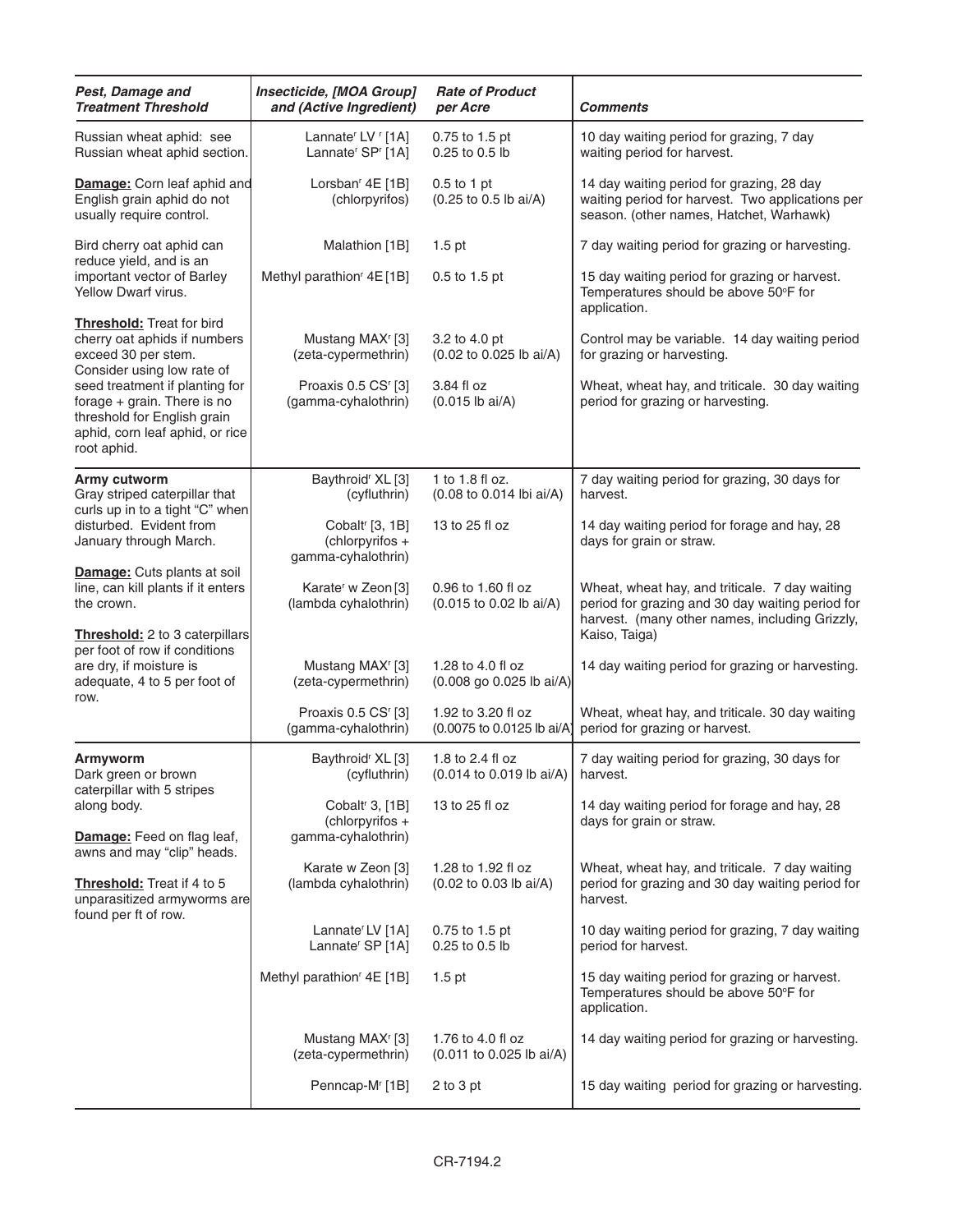| Pest, Damage and<br><b>Treatment Threshold</b>                                                              | Insecticide, [MOA Group]<br>and (Active Ingredient)                    | <b>Rate of Product</b><br>per Acre            | <b>Comments</b>                                                                                                                                               |
|-------------------------------------------------------------------------------------------------------------|------------------------------------------------------------------------|-----------------------------------------------|---------------------------------------------------------------------------------------------------------------------------------------------------------------|
| Armyworm (cont'd)                                                                                           | Proaxis 0.5 CS <sup>r</sup> [3]<br>(gamma-cyhalothrin)                 | 2.56 to 3.84 fl oz<br>(0.01 to 0.015 lb ai/A) | Wheat, wheat hay, triticale. 30 day waiting<br>period for grazing or harvest.                                                                                 |
|                                                                                                             | Tracer <sup>[5]</sup><br>(spinosad)                                    | 1 to 3 fl oz                                  | 14 day waiting period for grazing, 21 day<br>waiting period for harvest.                                                                                      |
| <b>Brown wheat mite</b><br>Tiny red to dark brown mites<br>that feed on leaves,<br>associated with dry, hot | Cobalt <sup>r</sup> [3, 1B]<br>(chlorpyrifos $+$<br>gamma-cyhalothrin) | 7 to 13 fl oz                                 | 14 day waiting period for forage and hay, 28<br>days for grain or straw.                                                                                      |
| weather.<br><b>Damage:</b> Plants appear to be<br>drought stricken                                          | Dimethoate <sup>r</sup> 4E [1B]                                        | 0.33 to 0.5 pt                                | Wheat only. 14 day waiting period for grazing,<br>35 day waiting period for harvest. Two<br>applications per season.                                          |
| <b>Threshold:</b> Treat if mites and<br>damage are evident.                                                 | Lorsban <sup>r</sup> 4E [1B]<br>(chlorpyrifos)                         | $0.5$ to 1 pt<br>(0.25 to 0.5 lb ai/A)        | 14 day waiting period for grazing, 28 day<br>waiting period for harvest. Two applications<br>per season. (other names, Hatchet, Warhawk)                      |
|                                                                                                             | Methyl parathion 4E' [1B]                                              | 1 pt                                          | 15 day waiting period for grazing or harvest.<br>Temperatures should be above 50°F for<br>application.                                                        |
| <b>Fall armyworm</b><br>Large, brown, green or black                                                        | Baythroid <sup>r</sup> XL [3]<br>(cyfluthrin)                          | 1.8 to 2.4 fl oz<br>(0.014 to 0.019 lb ai/A)  | 7 day waiting period for grazing; 30 days for<br>harvest.                                                                                                     |
| caterpillar with stripes, up to<br>1.5 inches. Has a light<br>colored, inverted "Y" on head.                | Cobalt <sup>r</sup> [3, 1B]<br>(chlorpyrifos +<br>gamma-cyhalothrin)   | 13 to 25 fl oz                                | 14 day waiting period for forage and hay, 28<br>days for grain or straw.                                                                                      |
| Damage: Eat small plants<br>in Fall.<br>Threshold: Treat if 3 to 4<br>larvae are found per foot of          | Karate w Zeon [3]<br>(lambda cyhalothrin)                              | 1.28 to 1.92 fl oz<br>(0.02 to 0.03 lb ai/A)  | Wheat, wheat hay, and triticale. 7 day waiting<br>period for grazing and 30 day waiting period for<br>harvest. Do not apply more than 0.06 lb ai./<br>season. |
| row AND feeding damage is<br>evident.                                                                       | Lannate <sup>r</sup> LV [1A]<br>Lannate <sup>r</sup> SP [1A]           | 0.75 to 1.5 pt<br>0.25 to 0.5 lb              | 10 day waiting period for grazing, 7 day waiting<br>period for harvest.                                                                                       |
|                                                                                                             | Methyl parathion <sup>r</sup> 4E [1B]                                  | $1.5$ pt                                      | 15 day waiting period for grazing or harvest.<br>Temperatures should be above 50° for<br>application.                                                         |
|                                                                                                             | Mustang MAX <sup>r</sup> [3]<br>(zeta-cypermethrin)                    | 3.2 to 4.0 fl oz<br>(0.02 to 0.025 lb ai/A)   | 14 day waiting period for grazing or harvesting.                                                                                                              |
|                                                                                                             | Proaxis 0.5 CS <sup>r</sup> [3]<br>(gamma-cyhalothrin)                 | 2.56 to 3.84 fl oz<br>(0.01 to 0.015 lb ai/A) | Wheat, wheat hay, triticale. 30 day waiting<br>period for grazing or harvest.                                                                                 |
|                                                                                                             | Tracer [5]<br>(spinosad)                                               | 1.5 to 3 fl oz                                | 14 day waiting period for grazing, 21 day<br>waiting period for harvest.                                                                                      |
| <b>False wireworm/Wireworm</b><br>Slender, hard bodied,<br>wormlike larvae.                                 | Cruiser 5FS [4A]<br>(thiamethoxam)                                     | 0.75 to 1.33 fl oz/<br>cwt seed               | Wheat and barley. Do not use surplus treated<br>seed for feed or food. Follow label instructions<br>for application and storage conditions.                   |
| <b>Damage:</b> Feed on kernels<br>and newly germinated plants<br>below the soil surface                     | Gaucho 480 [4A]<br>Gaucho XT [4A]<br>(imidacloprid)                    | 1 to 3 fl oz/cwt seed                         | Wheat and barley. 45 day waiting period for<br>grazing. Do not use treated seed as feed.                                                                      |
| Threshold: Treat if 2 larvae<br>are found per foot <sup>2</sup>                                             |                                                                        |                                               | Gaucho and Cruiser are not labeled specifically<br>for false wireworm; performance varies with soil<br>moisture and soil temperature.                         |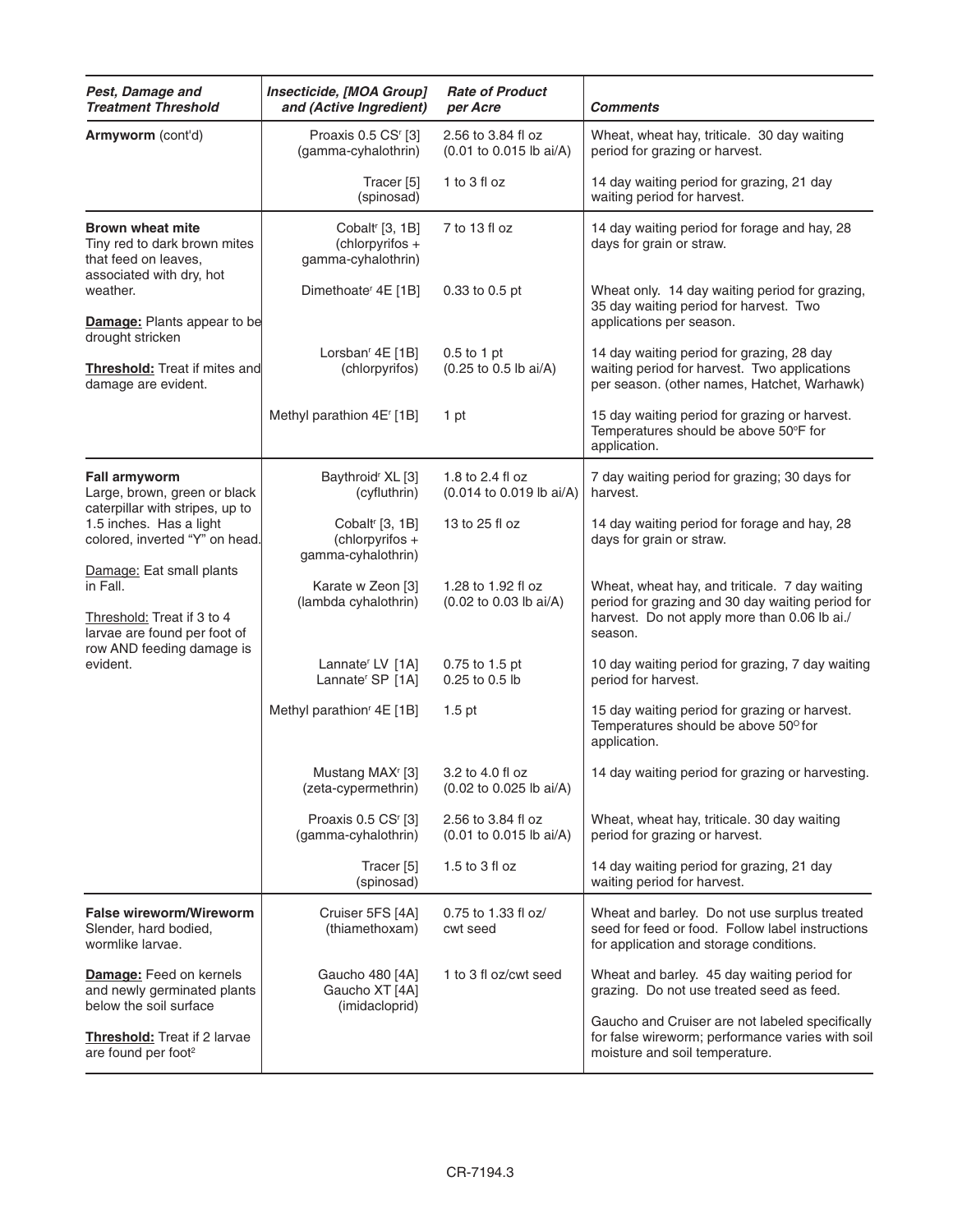| Pest, Damage and<br><b>Treatment Threshold</b>                                                                                                                                            | Insecticide, [MOA Group]<br>and (Active Ingredient)                    | <b>Rate of Product</b><br>per Acre          | <b>Comments</b>                                                                                                                                                       |
|-------------------------------------------------------------------------------------------------------------------------------------------------------------------------------------------|------------------------------------------------------------------------|---------------------------------------------|-----------------------------------------------------------------------------------------------------------------------------------------------------------------------|
| Grasshopper<br>Damage: May occur in                                                                                                                                                       | Cobalt <sup>r</sup> [3, 1B]<br>$(chlorpyrifos +$<br>gamma-cyhalothrin) | 7 to 13 fl oz                               | 14 day waiting period for forage and hay, 28<br>days for grain or straw.                                                                                              |
| mid-May through early June<br>and August through October.<br>May destroy field margins in<br>fall, or chew leaves and clip                                                                | Dimethoate 4E [1B]                                                     | $0.75$ pt                                   | Wheat only. 14 day waiting period for grazing,<br>35 day waiting period for harvest. Two<br>applications per season.                                                  |
| heads in spring. 1 to 2 inches,<br>outer wings leathery, inner<br>wings clear or colored.                                                                                                 | Lorsban 4E [1B]<br>(chlorpyrifos)                                      | $0.5$ to 1 pt<br>(0.25 to 0.5 lb ai/A)      | 14 day waiting period for grazing, 28 day<br>waiting period for harvest. Two applications<br>per season. (other names, Hatchet, Warhawk)                              |
| Enlarged hind legs designed<br>for jumping.                                                                                                                                               | Malathion 5E [1B]                                                      | $1.5$ pt                                    | 7 day waiting period for grazing or harvest.                                                                                                                          |
| Threshold: 7 to 10 per yd <sup>2</sup><br>in vegetation next to wheat                                                                                                                     | Methyl parathion 4E [1B]                                               | 0.75 to 1 pt                                | 15 day waiting period for grazing or harvest.                                                                                                                         |
| 3 per yd <sup>2</sup> in the field.<br>For additional information,                                                                                                                        | Mustang MAX <sup>r</sup> [3]<br>(zeta-cypermethrin)                    | 3.2 to 4.0 fl oz<br>(0.02 to 0.025 lb ai/A) | 14 day waiting period for grazing or harvest.                                                                                                                         |
| see EPP-7196:<br>Grasshopper Management in                                                                                                                                                | Penncap-M [1B]                                                         | $2$ to $3$ pt                               | 15 day waiting period for grazing or harvest.                                                                                                                         |
| Rangeland, Pastures, and<br>Crops.                                                                                                                                                        | Sevin XLR [1A]                                                         | $0.5$ to 1.5 gt                             | Wheat only; 21 day waiting period for harvest.                                                                                                                        |
| Greenbug<br>Lime-green aphid with darker                                                                                                                                                  | <b>Seed Treatment</b>                                                  |                                             |                                                                                                                                                                       |
| green stripe down back. Tips<br>of legs, cornicles and most of<br>antennae are black.                                                                                                     | Cruiser 5FS [4A]<br>(thiamethoxam)                                     | 0.75 to 1.33 fl oz/<br>cwt seed             | Wheat and barley. No grazing restriction. Do<br>not use treated seed as feed.                                                                                         |
| <b>Damage:</b> Injures plants by<br>injecting toxin, leaves turn<br>yellow, then die. Occasional<br>problem in fall or spring;                                                            | Gaucho 480 [4A]<br>Gaucho XT [4A]<br>(imidacloprid)                    | 1 to 3 fl oz/cwt seed<br>3.4 fl oz/cwt seed | Wheat and barley. 45 day waiting period for<br>grazing. Do not use treated seed as feed.                                                                              |
| occurs more commonly in<br>warm, dry conditions.                                                                                                                                          | <b>Post-Plant</b>                                                      |                                             |                                                                                                                                                                       |
| <b>Threshold: Treatment</b><br>thresholds depend on value<br>of crop, and cost of control.<br>To determine treatment<br>threshold, and obtain a<br>Glance 'n Go sampling form,<br>use the | Cobalt <sup>r</sup> [3, 1B]<br>$(chlorpyrifos +$<br>gamma-cyhalothrin) | 7 to 13 fl oz                               | 14 day waiting period for forage and hay, 28<br>days for grain or straw.                                                                                              |
|                                                                                                                                                                                           | Dimethoate <sup>r</sup> 4E [1B]                                        | 0.5 to 0.75 pt                              | Wheat only. 14 day waiting period for grazing,<br>35 day waiting period for harvest. Two<br>applications per season.                                                  |
| Cereal Aphid Expert System:<br>http://entoplp.okstate.edu/<br>gbweb/                                                                                                                      | Karate w Zeon [3]<br>(lambda cyhalothrin)                              | 1.92 fl oz<br>$(0.03$ lb ai/A)              | Wheat, wheat hay, and triticale. 7 day waiting<br>period for grazing and 30 day waiting period for<br>harvest. (many other names, including Grizzly,<br>Kaiso, Taiga) |
| Or request a CD-Rom Copy<br>and a set of laminated<br>Glance 'n Go forms from<br>Tom Royer                                                                                                | Lorsban <sup>r</sup> 4E [1B]<br>(chlorpyrifos)                         | $0.5$ to 1 pt<br>(0.25 to 0.5 lb ai/A)      | 14 day waiting period for grazing, 28 day<br>waiting period for harvest. Two applications<br>per season. (other names, Hatchet, Warhawk)                              |
| (tom.royer@okstate.edu)<br>127 NRC, Stillwater, OK<br>74078                                                                                                                               | Malathion [1B]                                                         | 0.5 to 1.5 pt                               | 7 day waiting period for grazing or harvesting.                                                                                                                       |
| Or contact you local county<br>OCES office for information<br>on determining thresholds                                                                                                   | Methyl parathion <sup>r</sup> 4E [1B]                                  | 0.5 to 1.5 pt                               | 15 day waiting period for grazing or harvest.<br>Temperatures should be above 50°F for<br>application.                                                                |
| and sampling.                                                                                                                                                                             | Mustang MAX <sup>r</sup> [3]<br>(zeta-cypermethrin)                    | 3.2 to 4 fl oz<br>(0.02 to 0.025 lb ai/A)   | Control may be variable. 14 day waiting period<br>for grazing or harvesting.                                                                                          |
|                                                                                                                                                                                           | Penncap-M <sup>r</sup> [1B]                                            | $2$ to $3$ pt                               | 15 day waiting period for grazing or harvesting.                                                                                                                      |
|                                                                                                                                                                                           | Proaxis 0.5 CS <sup>r</sup> [3]<br>(gamma-cyhalothrin)                 | 3.84 fl oz<br>$(0.015$ lb ai/A)             | Wheat, wheat hay, and triticale. 30 day waiting<br>period for grazing or harvesting.                                                                                  |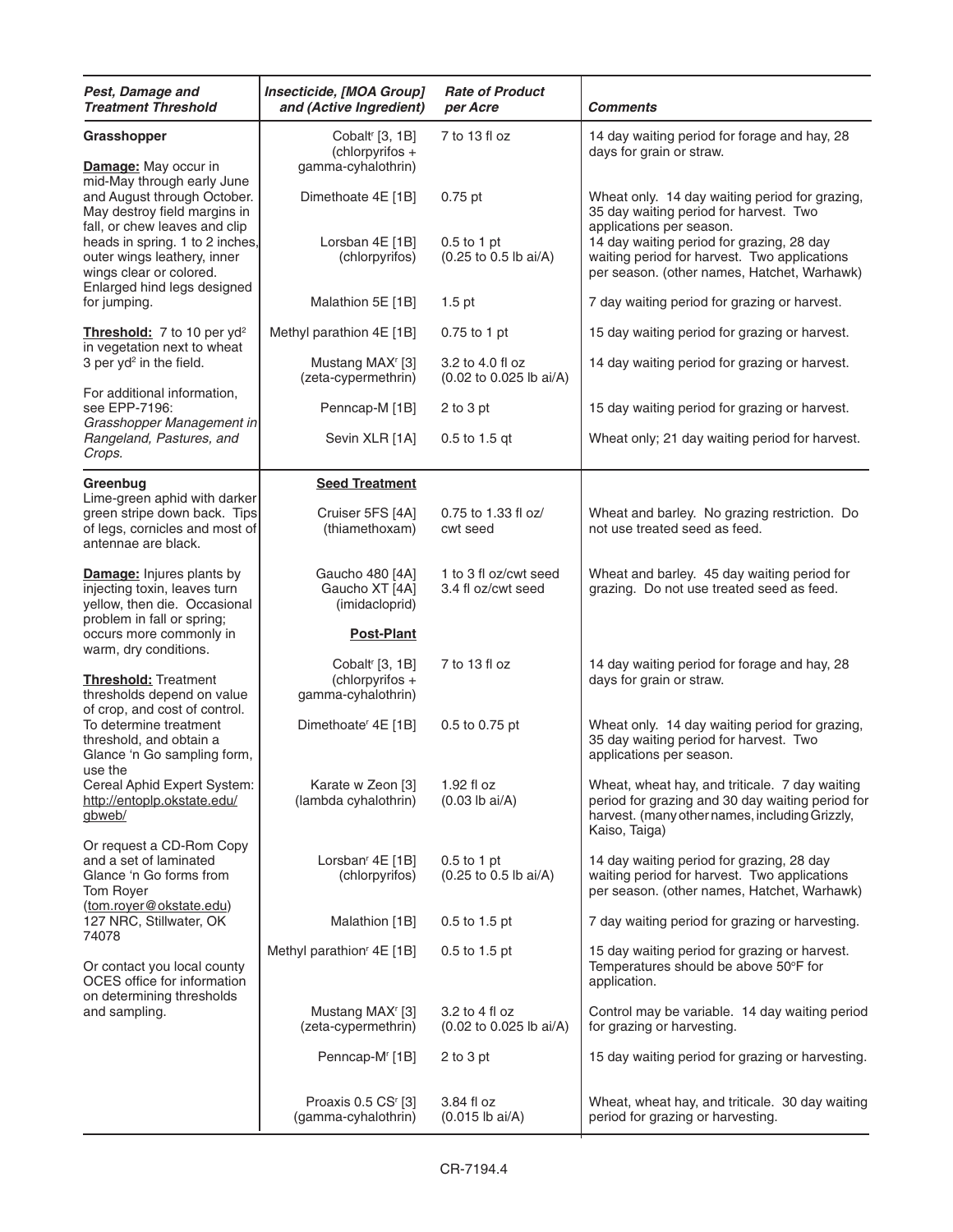| Pest, Damage and<br><b>Treatment Threshold</b>                                                                                                                                                                                                                                                                                                          | Insecticide, [MOA Group]<br>and (Active Ingredient)                  | <b>Rate of Product</b><br>per Acre               | <b>Comments</b>                                                                                                                                                         |
|---------------------------------------------------------------------------------------------------------------------------------------------------------------------------------------------------------------------------------------------------------------------------------------------------------------------------------------------------------|----------------------------------------------------------------------|--------------------------------------------------|-------------------------------------------------------------------------------------------------------------------------------------------------------------------------|
| <b>Hessian fly</b><br>Small, fragile mosquito-like<br>fly (adult) larva is whitish,<br>shiny, about 3/16 inches.                                                                                                                                                                                                                                        | Cruiser 5FS [4A]<br>(thiamethoxam)                                   | 0.75 to 1.33 fl oz/<br>cwt seed                  | Do not use surplus treated seed for feed or food.<br>Follow label instructions for application and<br>storage conditions.                                               |
| Flaxseed (puparium) is 3/16<br>inches, dark brown, inserted<br>at joint of stem.                                                                                                                                                                                                                                                                        | Gaucho 480 [4A]<br>Gaucho XT [4A]<br>(imidacloprid)                  | 1 to 3 fl oz/cwt seed<br>3.4 fl oz/cwt           | Wheat and barley. 45 day waiting period for<br>grazing. Do not use treated seed as feed.                                                                                |
| Damage: Stunts plants in fall,<br>causes lodging of heads in<br>spring.                                                                                                                                                                                                                                                                                 |                                                                      |                                                  | Seed treatments will not provide control of spring<br>brood Hessian fly. Seed treatment combined<br>with later planting will improve effects of                         |
| <b>Threshold: No established</b><br>threshold. Delayed planting<br>will reduce the incidence of<br>Hessian fly infestations, but<br>there is no established "fly<br>free" planting date for most<br>of Oklahoma. Consider using<br>a resistant variety. See<br>PSS-2142 Wheat Variety<br>Comparison for varieties that<br>are resistant to Hessian fly. |                                                                      |                                                  | insecticide.                                                                                                                                                            |
| Pale western cutworm<br>Caterpillar is gray with no<br>prominent stripes.                                                                                                                                                                                                                                                                               | Baythroid <sup>r</sup> XL [3]<br>(cyfluthrin)                        | 1.0 to 1.8 fl oz<br>(0.008 to 0.014 lb ai/A)     | 7 day waiting period for grazing; 30 days for<br>harvest.                                                                                                               |
| <b>Damage:</b> Cuts plants below<br>soil surface. Generally found<br>in the Oklahoma Panhandle,                                                                                                                                                                                                                                                         | Cobalt <sup>r</sup> [3, 1B]<br>(chlorpyrifos +<br>gamma-cyhalothrin) | 13 to 25 fl oz                                   | 14 day waiting period for forage and hay, 28 days<br>for grain or straw.                                                                                                |
| about 2 to 3 weeks later than<br>army cutworm.<br><b>Threshold:</b> Treat if 2 or more                                                                                                                                                                                                                                                                  | Karate w Zeon [3]<br>(lambda cyhalothrin)                            | 0.96 to 1.6 fl oz<br>(0.015 to 0.025 lb ai/A)    | Wheat, wheat hay, and triticale. 7 day waiting<br>period for grazing and 30 day waiting period for)<br>harvest. (many other names, including Grizzly,<br>Kaiso, Taiga). |
| larvae are found per linear<br>foot of row.                                                                                                                                                                                                                                                                                                             | Mustang MAX <sup>r</sup> [3]<br>(zeta-cypermethrin)                  | 1.76 to 4.0 fl oz<br>(0.011 to 0.025 lb ai/A)    | 14 day waiting period for grazing or harvest.                                                                                                                           |
|                                                                                                                                                                                                                                                                                                                                                         | Proaxis 0.5 CS <sup>r</sup> [3]<br>(gamma-cyhalothrin)               | 1.92 to 3.20 fl oz<br>(0.0075 to 0.0125 lb ai/A) | Wheat, wheat hay, and triticale. 30 day<br>waiting period for grazing or harvest.                                                                                       |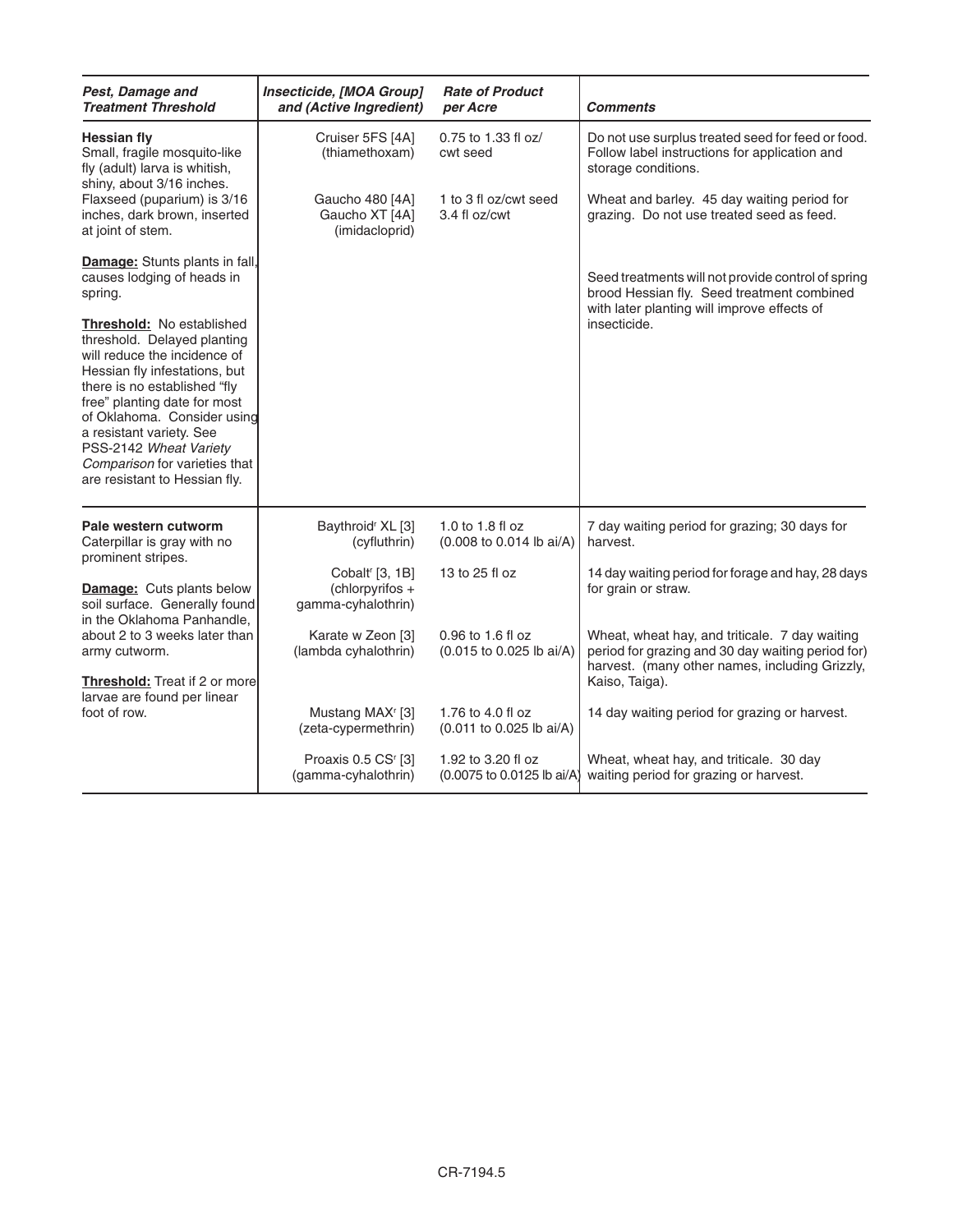| Pest, Damage and<br><b>Treatment Threshold</b>                                                                                                               | Insecticide, [MOA Group]<br><b>Rate of Product</b><br>and (Active Ingredient)<br>per Acre |                                               | <b>Comments</b>                                                                                                                                                       |
|--------------------------------------------------------------------------------------------------------------------------------------------------------------|-------------------------------------------------------------------------------------------|-----------------------------------------------|-----------------------------------------------------------------------------------------------------------------------------------------------------------------------|
| <b>Russian wheat aphid</b>                                                                                                                                   | <b>Planting Time</b>                                                                      |                                               |                                                                                                                                                                       |
| Lime-green colored,<br>"powdery" body, with an<br>elongated, spindle-shaped<br>body. Has a "double tail"                                                     | Cruiser 5FS [4A]<br>(thiamethoxam)                                                        | 0.75 to 1.33 fl oz/<br>cwt seed               | Wheat and barley. No grazing restriction. Do<br>not use treated seed as feed.                                                                                         |
| appearance when viewed<br>from the side. Lacks<br>prominent cornicles.                                                                                       | Gaucho 480 [4A]<br>Gaucho XT [4A]<br>(imidacloprid)                                       | 1 to 3 fl oz/cwt seed                         | Wheat and barley. 45 day waiting period for<br>grazing. Do not use treated seed as feed.                                                                              |
| <b>Damage: Infested leaves</b><br>may have longitudinal white                                                                                                | <b>Post-Plant</b>                                                                         |                                               |                                                                                                                                                                       |
| or purple streaks. Leaves<br>may roll up and look like<br>"onion leaves." If heavily                                                                         | Baythroid <sup>r</sup> XL [3]<br>(cyfluthrin)                                             | 1.8 to 2.4 fl oz<br>(0.014 to 0.019 lb ai/A)  | 7 day waiting period for grazing; 30 days for<br>harvest.                                                                                                             |
| infested, plants may become<br>prostrate or flattened.                                                                                                       | Cobalt <sup>r</sup> [3, 1B]<br>$(chlorpyrifos +$<br>gamma-cyhalothrin)                    | 7 to 13 fl oz                                 | 14 day waiting period for forage and hay, 28<br>days for grain or straw.                                                                                              |
| <b>Threshold: Treatment</b><br>threshold is variable.<br>depending upon growth<br>stage and crop condition.<br>See EPP-7183 for treatment                    | Dimethoate 4E [1B]                                                                        | 0.5 to 0.75 pt                                | Wheat only. 14 day waiting period for grazing,<br>35 day waiting period for harvest. Two<br>applications per season.                                                  |
| guidelines.                                                                                                                                                  | Karate w Zeon [3]<br>(lambda cyhalothrin)                                                 | 1.28 to 1.92 fl oz<br>(0.02 to 0.03 lb ai/A)  | Wheat, wheat hay, and triticale. 7 day waiting<br>period for grazing and 30 day waiting period<br>for harvest. (many other names, including<br>Grizzly, Kaiso, Taiga) |
|                                                                                                                                                              | Lorsban <sup>r</sup> 4E [1B]<br>(chlorpyrifos)                                            | $0.5$ to 1 pt<br>(0.25 to 0.5 lb ai/A)        | 14 day waiting period for grazing, 28 day<br>waiting period for harvest. Two applications<br>per season. (other names, Hatchet, Warhawk)                              |
|                                                                                                                                                              | Methyl parathion <sup>r</sup> 4 E [1B]                                                    | 0.5 to 1.5 pt                                 | 15 day waiting period for grazing or harvest.<br>Temperatures should be above 50°F for<br>application.                                                                |
|                                                                                                                                                              | Mustang MAX <sup>r</sup> [3]<br>(zeta-cypermethrin)                                       | 3.2 to 4.0 fl oz<br>(0.02 to 0.025 lb ai/A)   | Control may be variable. 14 day waiting period<br>for grazing or harvest.                                                                                             |
|                                                                                                                                                              | Proaxis 0.5 CS <sup>r</sup> [3]<br>(gamma-cyhalothrin)                                    | 2.56 to 3.84 fl oz<br>(0.01 to 0.015 lb ai/A) | Wheat, wheat hay, triticale. 30 day waiting<br>period for grazing or harvest.                                                                                         |
| Wheat curl mite<br>Tiny sausage-shaped mites<br>that feed on leaves and<br>heads.                                                                            | No effective chemical control is registered.                                              |                                               | Delayed planting and management of volunteer<br>wheat may reduce problems.                                                                                            |
| <b>Damage:</b> They do not cause<br>direct damage, but are a<br>vector for Wheat Streak<br>Mosaic Virus and the virus<br>that causes High Plains<br>disease. |                                                                                           |                                               |                                                                                                                                                                       |
| Threshold: None                                                                                                                                              |                                                                                           |                                               |                                                                                                                                                                       |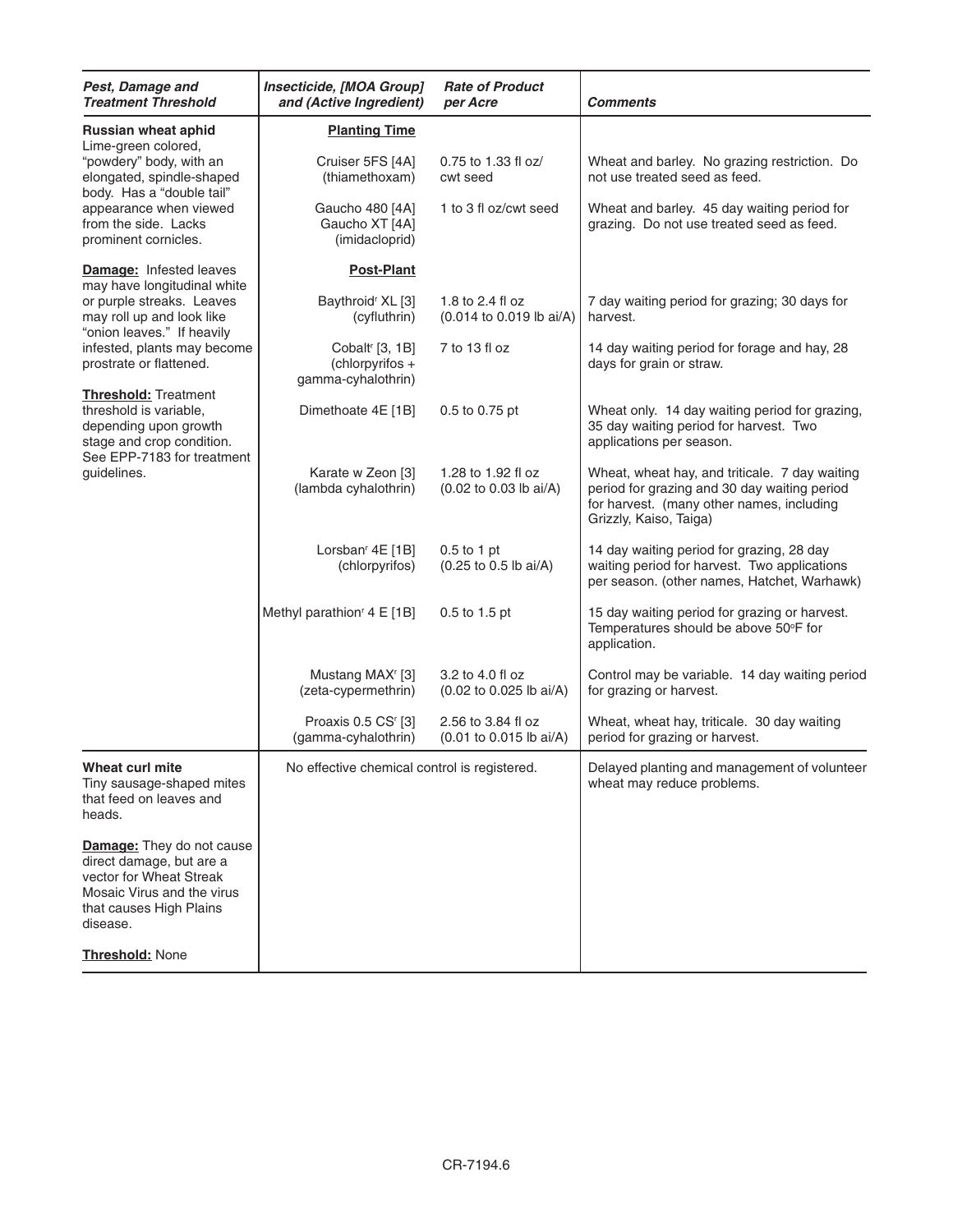| Pest, Damage and<br><b>Treatment Threshold</b>                                                                                                                                | Insecticide, [MOA Group]<br>and (Active Ingredient) | <b>Rate of Product</b><br>per Acre | <b>Comments</b>                                                                                                                                                                                                                                                                                               |
|-------------------------------------------------------------------------------------------------------------------------------------------------------------------------------|-----------------------------------------------------|------------------------------------|---------------------------------------------------------------------------------------------------------------------------------------------------------------------------------------------------------------------------------------------------------------------------------------------------------------|
| White grub<br>"C" shaped whitish grub with<br>a tan head and swollen tip of<br>abdomen, measuring up to<br>1 <sup>1</sup> / <sub>2</sub> inches.                              | No effective chemical control is registered.        |                                    | While there is no effective insecticide registered<br>for white grub control, systemic seed treatments<br>such as Gaucho or Cruiser may provide some<br>suppression because they are labeled for control<br>of white grubs in other crops; however, there is<br>no Oklahoma data to support that possibility. |
| Damage: Feed on roots.<br>Cause stand loss, poor<br>emergence and thin stands.                                                                                                |                                                     |                                    |                                                                                                                                                                                                                                                                                                               |
| <b>Threshold: None</b>                                                                                                                                                        |                                                     |                                    |                                                                                                                                                                                                                                                                                                               |
| Winter grain mite<br>Tiny dark brown mites with<br>red legs and a red spot on its                                                                                             | Malathion [1B]                                      | 2 pt                               | 7 day waiting period for grazing or harvest.                                                                                                                                                                                                                                                                  |
| abdomen. Prefer cool, moist<br>climate, and are more active<br>days or evenings.                                                                                              | Methyl parathion <sup><i>f</i></sup> 4E [1B]        | 0.5 to 1.5 pt                      | 15 day waiting period for grazing or harvest.<br>Temperatures should be above 50°F for on cloudy<br>application.                                                                                                                                                                                              |
| <b>Damage:</b> Leaves appear<br>stunted and silver colored.                                                                                                                   |                                                     |                                    |                                                                                                                                                                                                                                                                                                               |
| <b>Threshold: No established</b><br>threshold; treat if injury<br>symptoms and mites are<br>present. Daytime<br>temperatures that<br>exceed 75° F will<br>reduce populations. |                                                     |                                    |                                                                                                                                                                                                                                                                                                               |

\*Other products, such as dimethoate (Dimate and others) and chlorpyrifos (Lorsban, Whirlwind and others) can be applied under 2ee regulations, however since this pest is not specifically labeled, the user assumes all responsibility for the application and results.

#### **Pre-harvest Intervals and grazing restrictions**

| <b>Baythroid XL</b><br>Cobalt <sup>r</sup><br>Cruiser 5FS<br>Dimethoate<br>Gaucho 480, XT<br>Karate w Zeon<br>I orsban 4F<br>Methomyl<br>Mustang MAX<br>Proaxis 0.5EC<br>Prolex 1.25 CS | 7 day PHI for grazing, 30 days for harvest. Two applications/season.<br>14 day PHI for grazing, 28 days for harvest. Two applications/season.<br>No grazing restriction.<br>14 day PHI for grazing, 35 days for harvest. Two applications/season.<br>45 day PHI for harvest or grazing.<br>7 day PHI for grazing, 30 days for harvest<br>14 day PHI for grazing, 28 days for harvest. Two applications/season.<br>14 day PHI for harvest or grazing.<br>14 day PHI for grazing or harvest.<br>30 day PHI for harvest or grazing<br>30 day PHI for harvest or grazing |
|-----------------------------------------------------------------------------------------------------------------------------------------------------------------------------------------|----------------------------------------------------------------------------------------------------------------------------------------------------------------------------------------------------------------------------------------------------------------------------------------------------------------------------------------------------------------------------------------------------------------------------------------------------------------------------------------------------------------------------------------------------------------------|
| Sevin XLR<br>Tracer                                                                                                                                                                     | No PHI for grazing, 21 day PHI for harvest.<br>14 day PHI for grazing, 21 day PHI for harvest.                                                                                                                                                                                                                                                                                                                                                                                                                                                                       |
|                                                                                                                                                                                         |                                                                                                                                                                                                                                                                                                                                                                                                                                                                                                                                                                      |

\* Group numbers in brackets [\*] preceding the insecticide name are used to designate the mode of action of the insecticide according to the classification system developed by the Insecticide Resistance Action Committee, (IRAC) in 2008. It is intended to help in the selection of insecticides for preventative resistance management. If you make multiple applications for a specific pest during a growing season, simply select a registered insecticide with a different number for each application. To further delay resistance from developing, integrate other control methods into your pest management programs.